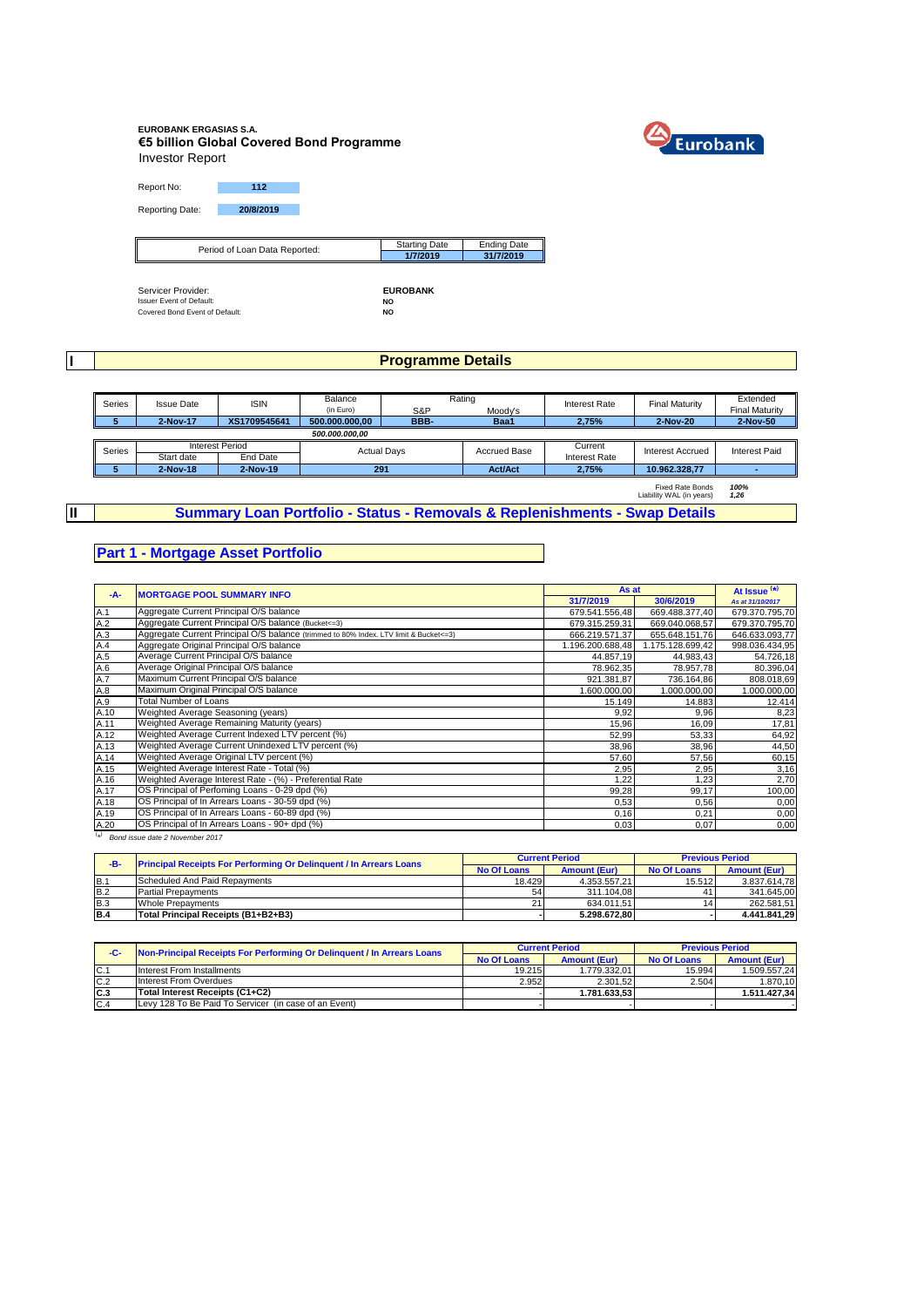# **Part 2 - Portfolio Status**

| $-A-$ | <b>Portfolio Status</b>                       | As at 31/7/2019    |                     | <b>As at Previous Period</b> |                     |
|-------|-----------------------------------------------|--------------------|---------------------|------------------------------|---------------------|
|       |                                               | <b>No Of Loans</b> | <b>Amount (Eur)</b> | <b>No Of Loans</b>           | <b>Amount (Eur)</b> |
| A.1   | Performing Loans                              | 15.045             | 674.679.486,57      | 14.776                       | 663.910.604.92      |
| A.2   | Delinquent/In Arrears Loans 30 Day To 89 Days | 100                | 4.635.772.74        | 103 <sub>1</sub>             | 5.129.463,65        |
| A.3   | Totals (A1+ A2)                               | 15.145             | 679.315.259.31      | 14.879                       | 669.040.068.57      |
| A.4   | In Arrears Loans 90 Days To 360 Days          |                    | 226.297.17          |                              | 448.308,83          |
| A.5   | Denounced Loans                               |                    | 0.00                |                              | 0.00                |
| A.6   | Totals (A4+ A5)                               |                    | 226.297.17          |                              | 448.308.83          |

| -в-        | Breakdown of In Arrears Loans Number Of Days Past Due | As at 31/7/2019  |                     | <b>As at Previous Period</b> |                     |
|------------|-------------------------------------------------------|------------------|---------------------|------------------------------|---------------------|
|            |                                                       |                  | <b>Amount (Eur)</b> | <b>No Of Loans</b>           | <b>Amount (Eur)</b> |
| IB.1       | 30 Days < Installment <= 59 Days                      | 731              | 3.571.645.48        | 70                           | 3.752.779.73        |
| <b>B.2</b> | $60$ Days < Installment <= 89 Days                    | 27               | 1.064.127.26        | 33                           | 1.376.683.92        |
| <b>B.3</b> | Total (B1+B2=A2)                                      | 100 <sub>l</sub> | 4.635.772.74        | 103                          | 5.129.463.65        |
| <b>B.4</b> | 90 Days < Installment <= 119 Days                     |                  | 226.297.17          |                              | 448.308.83          |
| B.5        | 120 Days < Installment <= 360 Days                    |                  | 0.00                |                              | 0.00                |
| B.6        | Total (B4+B5=A4)                                      |                  | 226.297.17          |                              | 448.308.83          |

# **Part 3 - Replenished Loans - Removed Loans**

| -A-         | <b>Loan Amounts During The Period</b> | Replenishment<br>Loans | <b>Removed</b><br><b>Loans</b> |
|-------------|---------------------------------------|------------------------|--------------------------------|
| <b>IA.1</b> | Total Outstanding Balance             | 20.309.085.25          | 4.866.701.17                   |
| A.2         | Number of Loans                       | 349                    | 50                             |

| Ш | <b>Statutory Tests</b>                                                                                                                                                                                                                                                                                               | as of 31/7/2019                                                |             |
|---|----------------------------------------------------------------------------------------------------------------------------------------------------------------------------------------------------------------------------------------------------------------------------------------------------------------------|----------------------------------------------------------------|-------------|
|   | <b>Outstanding Bonds Principal</b><br>Outstanding Accrued Interest on Bonds <sup>1</sup><br><b>Total Bonds Amount</b>                                                                                                                                                                                                | 500.000.000,00<br>10.246.575,34<br>510.246.575,34              |             |
|   | Current Outstanding Balance of Loans                                                                                                                                                                                                                                                                                 | 679.541.556,48                                                 |             |
|   | A. Adjusted Outstanding Principal of Loans <sup>2</sup><br>B. Accrued Interest on Loans<br>C. Outstanding Principal & accrued Interest of Marketable Assets<br>D. Aggregate Amount standing to the Credit of Trans. Account - excl. Commingling Res.<br>Z. WAV CB maturity x OS principal amount x Neg. Carry Factor | 666.219.571.37<br>1.773.149,38<br>0.00<br>0,00<br>3.194.444,44 |             |
|   | Nominal Value (A+B+C+D-Z)                                                                                                                                                                                                                                                                                            | 664.798.276,31                                                 |             |
|   | Bonds / Nominal Value Assets Percentage                                                                                                                                                                                                                                                                              | 637.808.219,18                                                 |             |
|   | <b>Nominal Value Test Result</b>                                                                                                                                                                                                                                                                                     |                                                                | <b>Pass</b> |
|   | <b>Net Present Value Test</b><br>Net Present Value<br>Net Present Value of Liabilities                                                                                                                                                                                                                               | 848.469.220.69<br>530.395.647,08                               | Pass        |
|   | Parallel shift +200bps of current interest rate curve<br>Net Present Value<br>Net Present Value of Liabilities                                                                                                                                                                                                       | 832.269.471,52<br>517.535.323,38                               | Pass        |
|   | Parallel shift -200bps of current interest rate curve<br>Net Present Value<br>Net Present Value of Liabilities                                                                                                                                                                                                       | 870.402.819.13<br>543.851.935,93                               | Pass        |
|   | <b>Interest Rate Coverage Test</b>                                                                                                                                                                                                                                                                                   |                                                                | <b>Pass</b> |
|   | Interest expected to be received in respect of assets comprised in the Cover Pool during the 1st year<br>Interest due on all series of covered bonds during 1st year                                                                                                                                                 | 16.888.048,36<br>13.750.000,00                                 |             |
|   | <b>Parameters</b>                                                                                                                                                                                                                                                                                                    |                                                                |             |
|   | LTV Cap<br>Asset Percentage BoG<br>Asset Percentage <sup>3</sup><br>Negative carry Margin                                                                                                                                                                                                                            | 80,00%<br>95,00%<br>80.00%<br>0,50%                            |             |
|   | Reserve Ledger <sup>4</sup><br>Opening Balance<br>Required Reserve Amount<br>Amount credited to the account to bring balance to Required Amount                                                                                                                                                                      | 13.750.000,00<br>13.750.000,00<br>0,00                         |             |
|   | Available (Outstanding) Reserve Amount                                                                                                                                                                                                                                                                               | 13.750.000.00                                                  |             |

<sup>1</sup> Outstanding Accrued Interest on Bonds as at end date of data reporting period<br><sup>2</sup> The adjusted Outstanding Principal of Loans is the current Principle Balance adjusted to a maximum of the LTV cap of the indexed proper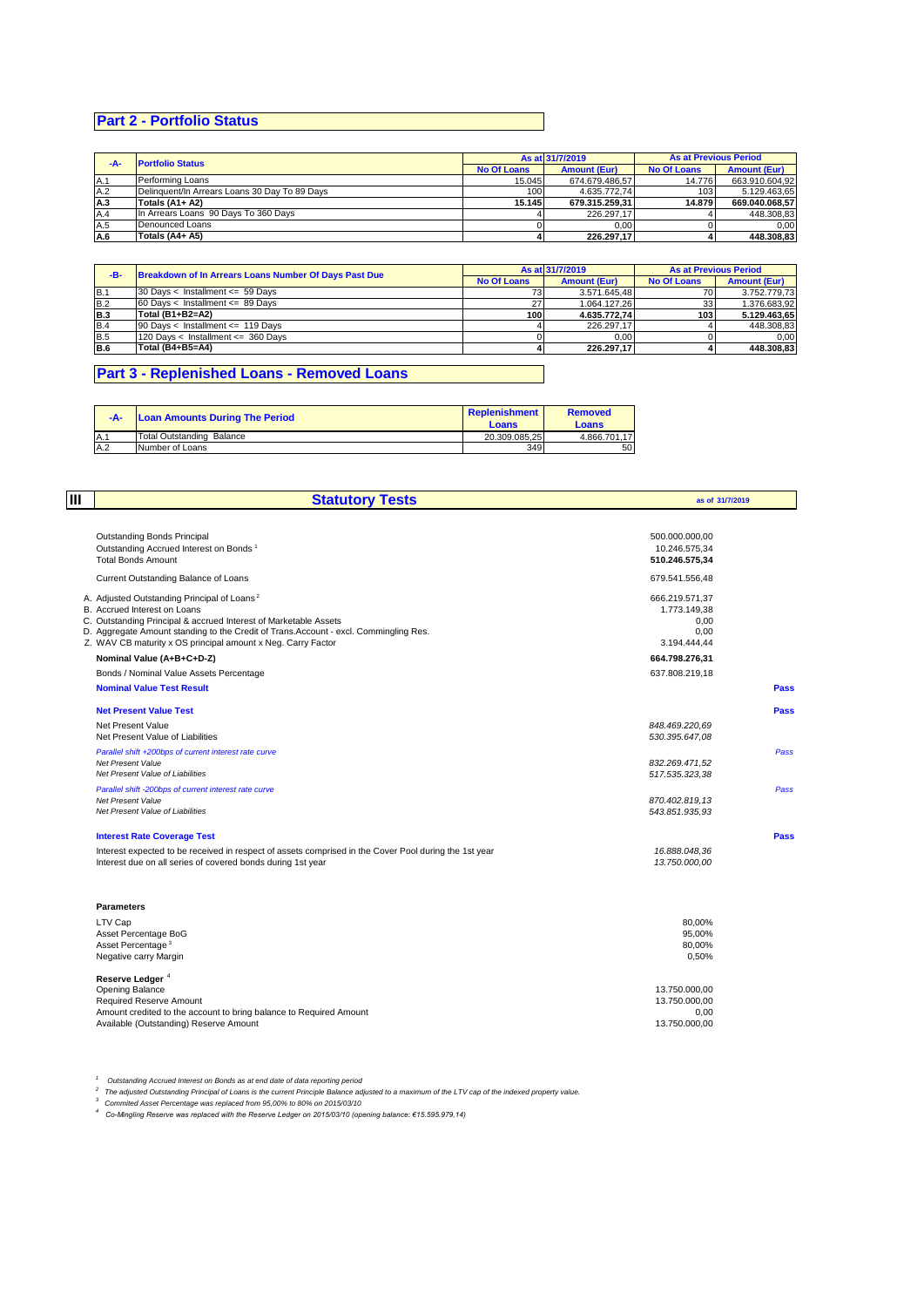**IV**

#### **Portfolio Stratifications**

┓

| <b>ORIGINAL LOAN AMOUNT</b>                         |                     |                     |                                 |                            |
|-----------------------------------------------------|---------------------|---------------------|---------------------------------|----------------------------|
|                                                     | Num of loans        | % of loans          | Disbursed Amount                | % of Disbursed             |
| $0 - 37.500$                                        | 1.885               | 12,44%              | 55.497.430,38                   | 4,64%                      |
| 37.501 - 75.000                                     | 7.036               | 46,45%              | 397.259.127,23                  | 33,21%                     |
| 75.001 - 100.000                                    | 3.164               | 20,89%              | 282.508.368,89                  | 23,62%                     |
| 100.001 - 150.000                                   | 2.226               | 14,69%              | 275.951.277,25                  | 23,07%                     |
| 150.001 - 250.000                                   | 698                 | 4,61%               | 131.629.684,43                  | 11,00%                     |
| 250.001 - 500.000                                   | 126                 | 0,83%               | 42.262.535,00                   | 3,53%                      |
| $500.001 +$                                         | 14                  | 0,09%               | 11.092.265,30                   | 0,93%                      |
| <b>Grand Total</b>                                  | 15.149              | 100,00%             | 1.196.200.688,48                | 1/1/1900                   |
|                                                     |                     |                     |                                 |                            |
| <b>OUTSTANDING LOAN AMOUNT</b>                      |                     |                     |                                 |                            |
|                                                     | Num of Loans        | % of loans          | OS_Principal                    | % of OS_Principal          |
| $0 - 37.500$                                        | 7.988               | 52,73%              | 169.116.327,78                  | 24,89%                     |
| 37.501 - 75.000                                     | 4.937               | 32,59%              | 258.924.460,18                  | 38,10%                     |
| 75.001 - 100.000                                    | 1.173               | 7.74%               | 100.617.058,65                  | 14,81%                     |
| 100.001 - 150.000                                   | 763                 | 5,04%               | 91.142.531,51                   | 13,41%                     |
| 150.001 - 250.000<br>250.001 - 500.000              | 244<br>41           | 1,61%               | 44.562.380,81<br>12.861.512,98  | 6,56%<br>1,89%             |
| $500.001 +$                                         |                     | 0,27%<br>0,02%      | 2.317.284,57                    | 0,34%                      |
| <b>Grand Total</b>                                  | 15.149              | 100,00%             | 679.541.556,48                  | 100,00%                    |
|                                                     |                     |                     |                                 |                            |
| <b>ORIGINATION DATE</b>                             |                     |                     |                                 |                            |
|                                                     | Num of Loans        | % of loans          | OS_Principal                    | % of OS_Principal          |
| 1995-2004                                           | 2.864               | 18,91%              | 86.706.084,23                   | 12,76%                     |
| 2005                                                | 2.040               | 13,47%              | 68.093.022,19                   | 10,02%                     |
| 2006                                                | 1.858               | 12,26%              | 62.632.187,21                   | 9,22%                      |
| 2007                                                | 832                 | 5,49%               | 32.978.190.55                   | 4,85%                      |
| 2008                                                | 488                 | 3,22%               | 21.753.617,57                   | 3,20%                      |
| 2009                                                | 756                 | 4,99%               | 40.776.890,80                   | 6,00%                      |
| 2010                                                | 1.652               | 10,91%              | 103.620.704,99                  | 15,25%                     |
| 2011                                                | 1.615               | 10,66%              | 92.514.234,91                   | 13,61%                     |
| 2012                                                | 733                 | 4,84%               | 38.292.862,57                   | 5,64%                      |
| 2013                                                | 469                 | 3,10%               | 24.905.653,52                   | 3,67%                      |
| 2014                                                | 389                 | 2,57%               | 22.694.728,90                   | 3,34%                      |
| 2015<br>2016                                        | 511<br>520          | 3,37%               | 28.594.510,62                   | 4,21%                      |
| 2017                                                | 311                 | 3,43%<br>2,05%      | 31.155.469,54<br>19.160.150,94  | 4,58%<br>2,82%             |
| 2018                                                | 109                 | 0,72%               | 5.580.792,57                    | 0,82%                      |
| 2019                                                |                     | 0,01%               | 82.455,37                       | 0,01%                      |
| <b>Grand Total</b>                                  | 15.149              | 100,00%             | 679.541.556,48                  | 100,00%                    |
|                                                     |                     |                     |                                 |                            |
| <b>MATURITY DATE</b>                                |                     |                     |                                 |                            |
|                                                     | Num of Loans        | % of loans          | OS_Principal                    | % of OS_Principal          |
| 2016 - 2020                                         | 610                 | 4,03%               | 3.455.397,87                    | 0,51%                      |
| 2021 - 2025                                         | 3.174               | 20,95%              | 65.085.622,69                   | 9,58%                      |
| 2026 - 2030                                         | 3.686               | 24,33%              | 137.045.860,14                  | 20,17%                     |
| 2031 - 2035                                         | 3.235               | 21,35%              | 163.787.822,70                  | 24,10%                     |
| 2036 - 2040                                         | 2.222               | 14,67%              | 139.269.476,05                  | 20,49%                     |
|                                                     |                     |                     |                                 |                            |
| 2041 - 2045                                         | 1.432               | 9,45%               | 109.461.915,93                  | 16,11%                     |
| $2046 +$                                            | 790                 | 5,21%               | 61.435.461,10                   | 9,04%                      |
| <b>Grand Total</b>                                  | 15.149              | 100,00%             | 679.541.556,48                  | 100,00%                    |
|                                                     |                     |                     |                                 |                            |
| <b>REMAIN. TIME TO MATURITY</b>                     | Num of Loans        | % of loans          | OS_Principal                    | % of OS Principal          |
| $0 - 40$ months                                     | 1.848               | 12,20%              | 19.631.304,64                   | 2,89%                      |
| 40.01 - 60 months                                   | 772                 | 5,10%               | 16.123.080,52                   | 2,37%                      |
| 60.01 - 90 months                                   | 1.971               | 13,01%              | 57.272.239,63                   | 8,43%                      |
| 90.01 - 120 months                                  | 1.301               | 8,59%               | 46.274.144,13                   | 6,81%                      |
| 120.01 - 150 months                                 | 2.401               | 15,85%              | 102.993.509,00                  | 15,16%                     |
| 150.01 - 180 months                                 | 1.191               | 7,86%               | 58.093.585.25                   | 8,55%                      |
| over 180 months                                     | 5.665               | 37,40%              | 379.153.693,31                  | 55.80%                     |
| <b>Grand Total</b>                                  | 15.149              | 100,00%             | 679.541.556,48                  | 100,00%                    |
|                                                     |                     |                     |                                 |                            |
| <b>INTEREST RATE - EURO DENOMINATED LOANS</b>       |                     |                     |                                 |                            |
| $0.00\% - 1.00\%$                                   | Num of Loans<br>165 | % of loans<br>1,09% | OS Principal<br>9.500.101.03    | % of OS_Principal<br>1,40% |
| 1.01% - 2.00%                                       | 4.232               | 27,94%              | 172.177.020,59                  | 25,34%                     |
| 2.01% - 3.00%                                       | 4.108               | 27,12%              | 191.886.472,52                  | 28,24%                     |
| 3.01% - 4.00%                                       | 2.980               | 19,67%              | 171.176.187,26                  | 25,19%                     |
| 4.01% - 5.00%                                       | 2.493               | 16,46%              | 100.973.559,79                  | 14,86%                     |
| 5.01% - 6.00%                                       | 914                 | 6,03%               | 28.270.489,95                   | 4,16%                      |
| $6.01\% - 7.00\%$                                   | 239                 | 1,58%               | 5.244.164,18                    | 0,77%                      |
| $7.01% +$                                           | 18                  | 0.12%               | 313.561,16                      | 0,05%                      |
| <b>Grand Total</b>                                  | 15.149              | 100,00%             | 679.541.556,48                  | 100,00%                    |
|                                                     |                     |                     |                                 |                            |
| <b>CURRENT LTV_Indexed (Euro by Daily F/X Rate)</b> |                     |                     |                                 |                            |
|                                                     | Num of Loans        | % of loans          | OS_Principal                    | % of OS Principal          |
| $0.00\% - 20.00\%$                                  | 3.256               | 21,49%              | 54.048.177,31                   | 7,95%                      |
| 20.01% - 30.00%                                     | 2.226               | 14,69%              | 72.911.507,20                   | 10,73%                     |
| 30.01% - 40.00%<br>40.01% - 50.00%                  | 2.143<br>2.014      | 14,15%<br>13,29%    | 89.257.834,93<br>103.560.667,16 | 13,14%<br>15,24%           |
| 50.01% - 60.00%                                     | 1.860               | 12,28%              | 108.552.639,19                  | 15,97%                     |
| 60.01% - 70.00%                                     | 1.462               | 9,65%               | 96.997.176,36                   | 14,27%                     |
| 70.01% - 80.00%                                     | 969                 | 6,40%               | 66.043.055,68                   | 9,72%                      |
| 80.01% - 90.00%                                     | 599                 | 3,95%               | 41.484.988,07                   | 6,10%                      |
| 90.01% - 100.00%                                    | 378                 | 2,50%               | 27.643.926,05                   | 4,07%                      |
| $100.00\% +$<br><b>Grand Total</b>                  | 242<br>15.149       | 1,60%<br>100,00%    | 19.041.584,53<br>679.541.556,48 | 2,80%<br>100,00%           |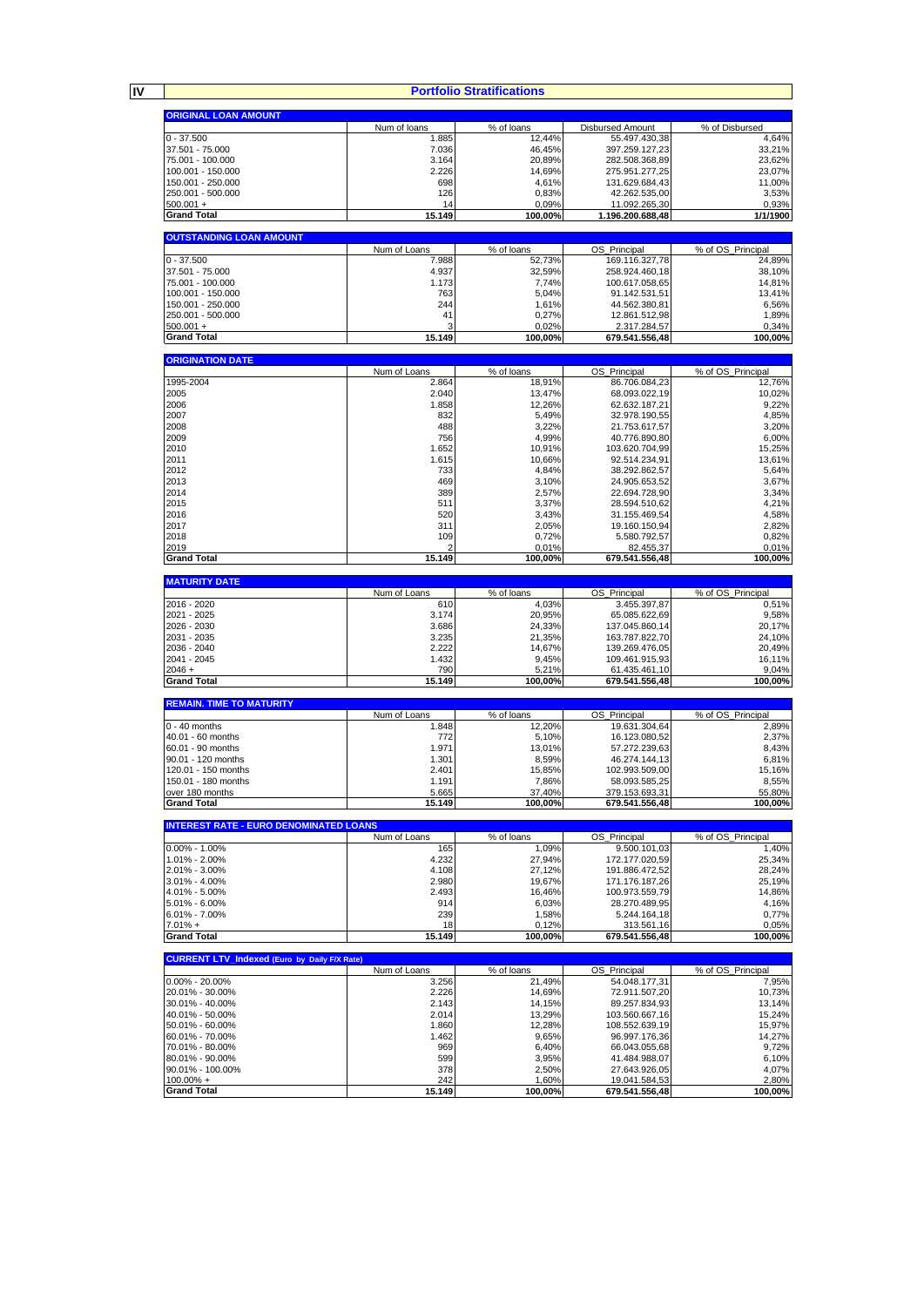|                                              | <b>CURRENT LTV_Unindexed (Euro by Daily F/X Rate)</b> |                      |                                 |                             |
|----------------------------------------------|-------------------------------------------------------|----------------------|---------------------------------|-----------------------------|
|                                              | Num of Loans                                          | % of loans           | OS_Principal                    | % of OS_Principal           |
| $0.00\% - 20.00\%$                           | 4.959                                                 | 32,73%               | 106.393.857,31                  | 15,66%                      |
| 20.01% - 30.00%                              | 2.822                                                 | 18,63%               | 118.691.370,43                  | 17,47%                      |
| 30.01% - 40.00%                              | 2.735                                                 | 18,05%               | 139.994.929,11                  | 20,60%                      |
| 40.01% - 50.00%                              | 2.191                                                 | 14,46%               | 135.472.710,07                  | 19,94%                      |
| 50.01% - 60.00%                              | 1.454                                                 | 9,60%                | 98.390.731,09                   | 14,48%                      |
| 60.01% - 70.00%                              | 827                                                   | 5,46%                | 66.102.696,44                   | 9,73%                       |
| 70.01% - 80.00%                              | 154                                                   | 1,02%                | 13.876.524,92                   | 2,04%                       |
| 80.01% - 90.00%                              | 7                                                     | 0,05%                | 618.737,11                      | 0,09%                       |
| 90.01% - 100.00%                             | 0                                                     | 0,00%                | 0,00                            | 0,00%                       |
| <b>Grand Total</b>                           | 15.149                                                | 100,00%              | 679.541.556,48                  | 100,00%                     |
|                                              |                                                       |                      |                                 |                             |
| <b>ORIGINAL LTV (Euro by Daily F/X Rate)</b> |                                                       |                      |                                 |                             |
|                                              | Num of Loans                                          | % of loans           | OS_Principal                    | % of OS_Principal           |
| 0.00% - 20.00%                               | 42 <sup>1</sup>                                       | 2,78%                | 12.130.242,14                   | 1.79%                       |
| 20.01% - 30.00%                              | 1.185                                                 | 7,82%                | 37.684.828,31                   | 5,55%                       |
| 30.01% - 40.00%                              | 2.032                                                 | 13,41%               | 76.809.877,99                   | 11,30%                      |
| 40.01% - 50.00%                              | 2.638                                                 | 17,41%               | 112.696.975,98                  | 16,58%                      |
| 50.01% - 60.00%                              | 2.906                                                 | 19,18%               | 141.989.617,23                  | 20,89%                      |
| 60.01% - 70.00%                              | 2.624                                                 | 17,32%               | 129.496.321,70                  | 19,06%                      |
| 70.01% - 80.00%                              | 2.340                                                 | 15,45%               | 114.523.394,08                  | 16,85%                      |
| 80.01% - 90.00%                              | 708                                                   | 4,67%                | 38.499.001,81                   | 5,67%                       |
| 90.01% - 100.00%                             | 255                                                   | 1,68%                | 14.199.934,01                   | 2,09%                       |
| $100.00\% +$                                 | 40                                                    | 0,26%                | 1.511.363,23                    | 0,22%                       |
| <b>Grand Total</b>                           | 15.149                                                | 100,00%              | 679.541.556,48                  | 100,00%                     |
|                                              |                                                       |                      |                                 |                             |
| <b>LOCATION OF PROPERTY</b>                  |                                                       |                      |                                 |                             |
| Attica                                       | Num of Loans<br>6.197                                 | % of loans<br>40,91% | OS_Principal<br>307.356.633,38  | % of OS_Principal<br>45,23% |
| Thessaloniki                                 | 2.086                                                 | 13,77%               | 86.659.452,91                   | 12,75%                      |
| Macedonia                                    | 1.769                                                 | 11,68%               | 67.389.124.89                   | 9,92%                       |
| Peloponnese                                  | 1.063                                                 | 7,02%                | 44.079.966,97                   | 6,49%                       |
|                                              | 1.066                                                 | 7,04%                |                                 |                             |
| Thessaly<br>Sterea Ellada                    | 824                                                   | 5,44%                | 41.802.231,30<br>33.447.250,32  | 6,15%<br>4,92%              |
| Creta Island                                 | 532                                                   | 3,51%                | 25.789.957,97                   | 3,80%                       |
| Ionian Islands                               | 247                                                   | 1,63%                | 11.593.552,78                   | 1,71%                       |
| Thrace                                       | 528                                                   | 3,49%                | 20.600.171,68                   | 3,03%                       |
| Epirus                                       | 393                                                   |                      |                                 |                             |
| Aegean Islands                               | 444                                                   | 2,59%<br>2,93%       | 16.264.263,79<br>24.558.950,49  | 2,39%<br>3,61%              |
| <b>Grand Total</b>                           | 15.149                                                | 100,00%              | 679.541.556,48                  | 100,00%                     |
|                                              |                                                       |                      |                                 |                             |
| <b>SEASONING</b>                             |                                                       |                      |                                 |                             |
|                                              | Num of Loans                                          | % of loans           | OS_Principal                    | % of OS_Principal           |
| $0 - 12$                                     | 39                                                    | 0,26%                | 1.972.298,34                    | 0,29%                       |
| $12 - 24$                                    | 137                                                   | 0,90%                | 8.060.466,84                    | 1,19%                       |
| $24 - 36$                                    | 464                                                   | 3,06%                | 28.516.305,84                   | 4,20%                       |
| $36 - 60$                                    | 991                                                   | 6,54%                | 56.659.896,24                   | 8,34%                       |
| $60 - 96$                                    | 1.798                                                 | 11,87%               | 94.163.488,23                   | 13,86%                      |
| over 96                                      | 11.720                                                | 77,36%               | 490.169.100,99                  | 72,13%                      |
| <b>Grand Total</b>                           | 15.149                                                | 100,00%              | 679.541.556,48                  | 100,00%                     |
| <b>LEGAL LOAN TERM</b>                       |                                                       |                      |                                 |                             |
|                                              | Num of Loans                                          | % of loans           | OS_Principal                    | % of OS_Principal           |
| $0 - 5$ years                                | 16                                                    | 0,11%                | 274.986,93                      | 0,04%                       |
|                                              | 418                                                   | 2,76%                |                                 | 1,09%                       |
|                                              |                                                       |                      |                                 |                             |
| 5 - 10 years                                 |                                                       |                      | 7.386.524,84                    |                             |
| 10 - 15 years                                | 2.591                                                 | 17,10%               | 60.175.997.08                   | 8,86%                       |
| 15 - 20 years                                | 3.841                                                 | 25,35%               | 134.828.140,03                  | 19,84%                      |
| 20 - 25 years                                | 3.188                                                 | 21,04%               | 158.493.380,23                  | 23,32%                      |
| 25 - 30 years                                | 3.701                                                 | 24,43%               | 224.798.176,02                  | 33,08%                      |
| 30 - 35 years                                | 697                                                   | 4,60%                | 48.368.543,01                   | 7,12%                       |
| $35$ years $+$<br><b>Grand Total</b>         | 697<br>15.149                                         | 4,60%<br>100.00%     | 45.215.808,34<br>679.541.556.48 | 6,65%<br>100.00%            |
|                                              |                                                       |                      |                                 |                             |
| <b>REAL ESTATE TYPE</b>                      |                                                       |                      |                                 |                             |
|                                              | Num of Loans                                          | % of loans           | OS_Principal                    | % of OS Principal           |
| Flats                                        | 11.732                                                | 77,44%               | 496.437.037,45                  | 73,05%                      |
| Houses                                       | 3.417                                                 | 22,56%               | 183.104.519,03                  | 26,95%                      |
| <b>Grand Total</b>                           | 15.149                                                | 100.00%              | 679.541.556,48                  | 100,00%                     |
|                                              |                                                       |                      |                                 |                             |
| <b>LOAN PURPOSE</b>                          |                                                       |                      |                                 |                             |
| Construction                                 | Num of Loans<br>3.477                                 | % of loans<br>22,95% | OS_Principal<br>160.989.468,33  | % of OS_Principal<br>23,69% |
| Purchase                                     | 9.309                                                 | 61,45%               | 434.674.287,32                  | 63,97%                      |
| Repair                                       | 2.177                                                 | 14,37%               | 75.550.906,44                   | 11,12%                      |
| Construction (re-mortgage)                   | 19                                                    | 0,13%                | 709.292,71                      | 0,10%                       |
| Purchase (re-mortgage)                       | 125                                                   | 0,83%                | 5.890.556,72                    | 0,87%                       |
| Repair (re-mortgage)                         | 42                                                    | 0.28%                | 1.727.044,96                    | 0,25%                       |
| <b>Grand Total</b>                           | 15.149                                                | 100.00%              | 679.541.556,48                  | 100,00%                     |
|                                              |                                                       |                      |                                 |                             |
| <b>INTEREST PAYMENT FREQUENCY</b>            |                                                       |                      |                                 |                             |
|                                              | Num of Loans                                          | % of loans           | OS_Principal                    | % of OS_Principal           |
| FA                                           | 15.103                                                | 99,70%               | 676.227.299,81                  | 99,51%                      |
| Balloon                                      | 46                                                    | 0,30%                | 3.314.256,67                    | 0,49%                       |
| <b>Grand Total</b>                           | 15.149                                                | 100,00%              | 679.541.556,48                  | 100,00%                     |
| <b>INTEREST RATE TYPE</b>                    |                                                       |                      |                                 |                             |
|                                              | Num of Loans                                          | % of loans           | OS Principal                    | % of OS Principal           |
| Floating                                     | 14.673                                                | 96,86%               | 662.845.263,25                  | 97,54%                      |
| <b>Fixed Converting to Floating</b>          | 369                                                   | 2,44%                | 14.614.468,05                   | 2,15%                       |
| Fixed to Maturity<br><b>Grand Total</b>      | 107<br>15.149                                         | 0,71%<br>100,00%     | 2.081.825,18<br>679.541.556,48  | 0,31%<br>100,00%            |

Fixed rate assets *2,46%*